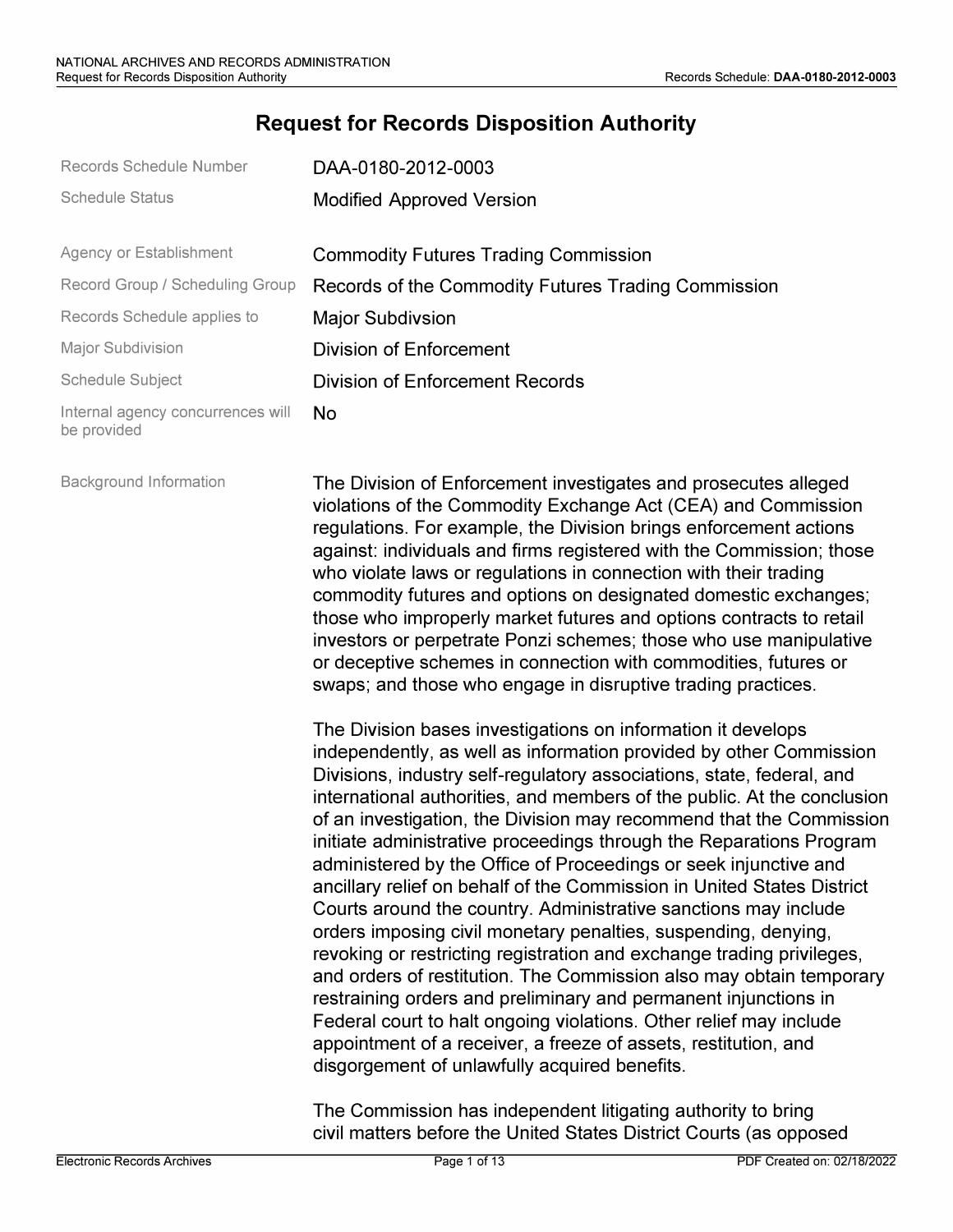to referring civil matters to the Department of Justice). The Commission's Office of General Counsel handles appeals of these civil matters. When the Division obtains evidence that criminal violations of the CEA have occurred, it may refer the matter to the Department of Justice for prosecution. Criminal activity involving commodity-related instruments can result in prosecution for criminal violations of the CEA and for violations of other federal criminal statutes, including commodities fraud, mail fraud, wire fraud and conspiracy.

Item Count

| Number of Total Disposition   Number of Permanent | Disposition Items | Number of Temporary | I Number of Withdrawn |
|---------------------------------------------------|-------------------|---------------------|-----------------------|
| <b>I</b> Items                                    |                   | Disposition Items   | Disposition Items     |
| 16                                                |                   |                     |                       |

GAO Approval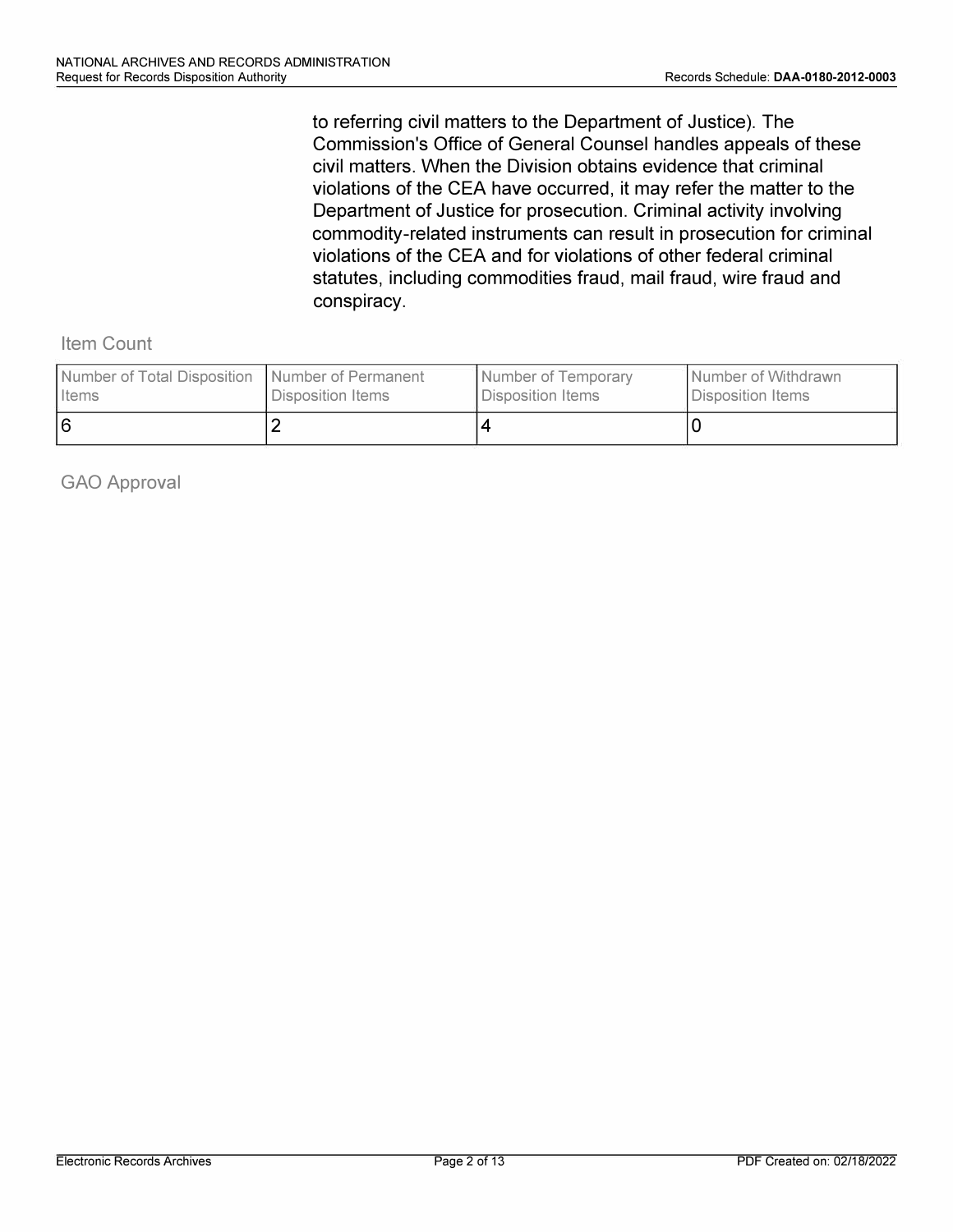# **Outline of Records Schedule Items for DAA-0180-2012-0003**

| Sequence Number |                                                                                                                                                                                    |
|-----------------|------------------------------------------------------------------------------------------------------------------------------------------------------------------------------------|
|                 | <b>Customer and Official Inquiry Files</b>                                                                                                                                         |
| 1.1             | Leads, preliminary inquiries, etc. that do not proceed to an Investigation.<br>Disposition Authority Number: DAA-0180-2012-0003-0001                                               |
| $\overline{2}$  | <b>Investigatory Files</b>                                                                                                                                                         |
| 2.1             | Historically-significant Investigations.<br>Disposition Authority Number: DAA-0180-2012-0003-0002                                                                                  |
| 2.2             | Investigations closed without litigation.<br>Disposition Authority Number: DAA-0180-2012-0003-0003                                                                                 |
| 3               | <b>Closed Matter Summary Records</b><br>Disposition Authority Number: DAA-0180-2012-0003-0004                                                                                      |
| $\overline{4}$  | <b>Enforcement Case Files</b>                                                                                                                                                      |
| 4.1             | Historically-significant Enforcement Cases.<br>Disposition Authority Number: DAA-0180-2012-0003-0005                                                                               |
| 4.2             | All other Enforcement Cases not meeting one or more of the criteria in "historical"<br>ly-significant Enforcement Cases."<br>Disposition Authority Number: DAA-0180-2012-0003-0006 |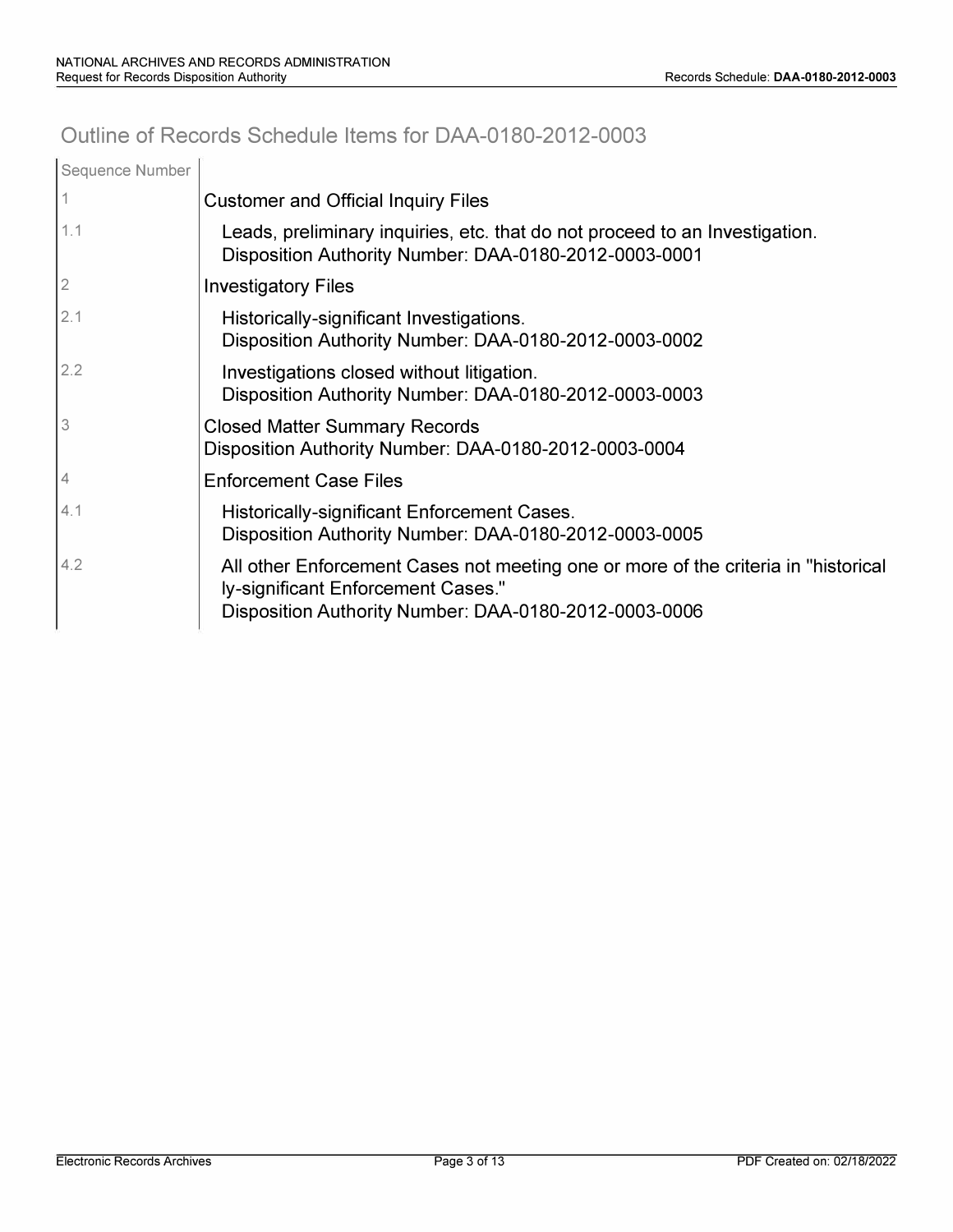## **Records Schedule Items**

| Sequence Number |                                                                                                                                                                                                                                                                                                                                                                                                                                                                                                                                                                                                                                                                                                          |                                                                                                                    |  |  |  |
|-----------------|----------------------------------------------------------------------------------------------------------------------------------------------------------------------------------------------------------------------------------------------------------------------------------------------------------------------------------------------------------------------------------------------------------------------------------------------------------------------------------------------------------------------------------------------------------------------------------------------------------------------------------------------------------------------------------------------------------|--------------------------------------------------------------------------------------------------------------------|--|--|--|
|                 | <b>Customer and Official Inquiry Files</b><br>Records consist of leads (which are tips, complaints, referrals; including referrals<br>from interagency offices such as Whistleblower referrals, and other inquiries<br>received from the public, from Federal, state or local agencies, and from other<br>entities), preliminary inquiries, and other related records.                                                                                                                                                                                                                                                                                                                                   |                                                                                                                    |  |  |  |
| 1.1             |                                                                                                                                                                                                                                                                                                                                                                                                                                                                                                                                                                                                                                                                                                          | Leads, preliminary inquiries, etc. that do not proceed to an Investigation.                                        |  |  |  |
|                 | <b>Disposition Authority Number</b>                                                                                                                                                                                                                                                                                                                                                                                                                                                                                                                                                                                                                                                                      | DAA-0180-2012-0003-0001                                                                                            |  |  |  |
|                 | <b>Final Disposition</b>                                                                                                                                                                                                                                                                                                                                                                                                                                                                                                                                                                                                                                                                                 | Temporary                                                                                                          |  |  |  |
|                 | Item Status                                                                                                                                                                                                                                                                                                                                                                                                                                                                                                                                                                                                                                                                                              | Active                                                                                                             |  |  |  |
|                 | Is this item media neutral?                                                                                                                                                                                                                                                                                                                                                                                                                                                                                                                                                                                                                                                                              | Yes                                                                                                                |  |  |  |
|                 | Do any of the records covered<br>by this item currently exist in<br>electronic format(s) other than e-<br>mail and word processing?                                                                                                                                                                                                                                                                                                                                                                                                                                                                                                                                                                      | Yes                                                                                                                |  |  |  |
|                 | Do any of the records covered<br>by this item exist as structured<br>electronic data?                                                                                                                                                                                                                                                                                                                                                                                                                                                                                                                                                                                                                    | <b>No</b>                                                                                                          |  |  |  |
|                 | <b>GRS or Superseded Authority</b><br>Citation                                                                                                                                                                                                                                                                                                                                                                                                                                                                                                                                                                                                                                                           | N1-180-00-1, Item 405 (partial)                                                                                    |  |  |  |
|                 | <b>Disposition Instruction</b>                                                                                                                                                                                                                                                                                                                                                                                                                                                                                                                                                                                                                                                                           |                                                                                                                    |  |  |  |
|                 | <b>Cutoff Instruction</b>                                                                                                                                                                                                                                                                                                                                                                                                                                                                                                                                                                                                                                                                                | Close files after last action, as defined by the<br>Enforcement procedures. Cut off files at the end of<br>the FY. |  |  |  |
|                 | <b>Retention Period</b>                                                                                                                                                                                                                                                                                                                                                                                                                                                                                                                                                                                                                                                                                  | Destroy/delete 5 years after end of the FY.                                                                        |  |  |  |
|                 | <b>Additional Information</b>                                                                                                                                                                                                                                                                                                                                                                                                                                                                                                                                                                                                                                                                            |                                                                                                                    |  |  |  |
|                 | <b>GAO Approval</b>                                                                                                                                                                                                                                                                                                                                                                                                                                                                                                                                                                                                                                                                                      | <b>Not Required</b>                                                                                                |  |  |  |
| 2               | <b>Investigatory Files</b><br>Records in this series include any records carried over from "Customer and<br>Official Inquiry Files." Investigatory files document the investigation of persons or<br>companies suspected of violating the Commodity Exchange Act or Commission<br>regulations. Records may also include but are not limited to customer complaints,<br>reparations claims, referrals, memos to the Commission, interview notes, affidavits,<br>transcripts of testimony and exhibits thereto, formal orders of investigation,<br>subpoenas, requests for confidential treatment, Wells submissions, witness<br>statements, website captures, attorney work product, transaction records, |                                                                                                                    |  |  |  |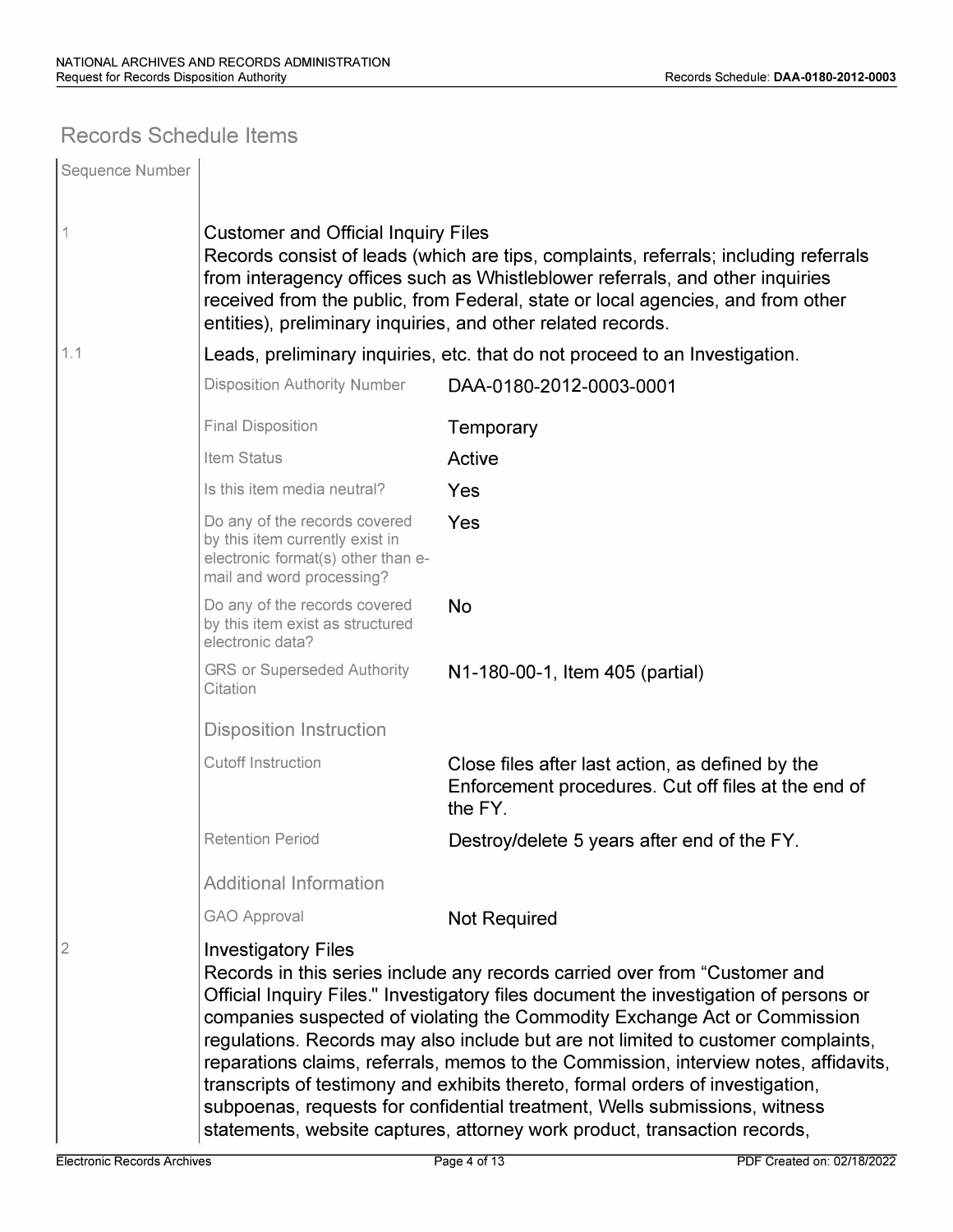2.1

| documents received from third parties, economic analyses, documents resulting<br>from cooperation with international regulators and authorities, and other relevant<br>documentation.                                                                                                                                                                                                                                                                                                                                                                                                                                                                                                                                                                                      |                                                                                                                           |  |  |
|----------------------------------------------------------------------------------------------------------------------------------------------------------------------------------------------------------------------------------------------------------------------------------------------------------------------------------------------------------------------------------------------------------------------------------------------------------------------------------------------------------------------------------------------------------------------------------------------------------------------------------------------------------------------------------------------------------------------------------------------------------------------------|---------------------------------------------------------------------------------------------------------------------------|--|--|
| Historically-significant Investigations.                                                                                                                                                                                                                                                                                                                                                                                                                                                                                                                                                                                                                                                                                                                                   |                                                                                                                           |  |  |
| <b>Disposition Authority Number</b>                                                                                                                                                                                                                                                                                                                                                                                                                                                                                                                                                                                                                                                                                                                                        | DAA-0180-2012-0003-0002                                                                                                   |  |  |
| Historically-significant Investigations meet one or more of the following criteria: 1.<br>Is the subject of significant public interest, as reflected in widespread news media<br>attention, Congressional interest, and/or market participant inquiries. 2. Resulted<br>in new legislation or regulations or substantive changes to existing legislation<br>or regulations. 3. Prosecuted as a criminal case by the Department of Justice.<br>The permanent records of a historically-significant Investigation may include the<br>following: • Opening/closing reports. • Memos to the Commission (if any) and the<br>attachments. • Requests for confidential treatment (if any). • Other records (if any)<br>that summarize the nature and scope of the Investigation. |                                                                                                                           |  |  |
| <b>Final Disposition</b>                                                                                                                                                                                                                                                                                                                                                                                                                                                                                                                                                                                                                                                                                                                                                   | Permanent                                                                                                                 |  |  |
| Item Status                                                                                                                                                                                                                                                                                                                                                                                                                                                                                                                                                                                                                                                                                                                                                                | Inactive                                                                                                                  |  |  |
| Is this item media neutral?                                                                                                                                                                                                                                                                                                                                                                                                                                                                                                                                                                                                                                                                                                                                                | Yes                                                                                                                       |  |  |
| Do any of the records covered<br>by this item currently exist in<br>electronic format(s) other than e-<br>mail and word processing?                                                                                                                                                                                                                                                                                                                                                                                                                                                                                                                                                                                                                                        | Yes                                                                                                                       |  |  |
| Do any of the records covered<br>by this item exist as structured<br>electronic data?                                                                                                                                                                                                                                                                                                                                                                                                                                                                                                                                                                                                                                                                                      | <b>No</b>                                                                                                                 |  |  |
| Inactive Status Explanation                                                                                                                                                                                                                                                                                                                                                                                                                                                                                                                                                                                                                                                                                                                                                | This item is inactive because it was superseded by<br><b>New Disposition Authority Number:</b><br>DAA-0180-2021-0001-0001 |  |  |
| <b>Disposition Instruction</b>                                                                                                                                                                                                                                                                                                                                                                                                                                                                                                                                                                                                                                                                                                                                             |                                                                                                                           |  |  |
| <b>Cutoff Instruction</b>                                                                                                                                                                                                                                                                                                                                                                                                                                                                                                                                                                                                                                                                                                                                                  | Cut off after last action, as described in the Division<br>of Enforcement procedures.                                     |  |  |
| <b>Transfer Electronic Records to</b><br>the National Archives for Pre-<br>Accessioning                                                                                                                                                                                                                                                                                                                                                                                                                                                                                                                                                                                                                                                                                    | Transfer electronic records to the National Archives<br>for pre-accessioning 5 year(s) after last action.                 |  |  |
| <b>Transfer to the National Archives</b><br>for Accessioning                                                                                                                                                                                                                                                                                                                                                                                                                                                                                                                                                                                                                                                                                                               | Transfer to the National Archives 30 year(s) after last<br>action.                                                        |  |  |
| <b>Additional Information</b>                                                                                                                                                                                                                                                                                                                                                                                                                                                                                                                                                                                                                                                                                                                                              |                                                                                                                           |  |  |
| What will be the date span of the<br>initial transfer of records to the<br><b>National Archives?</b>                                                                                                                                                                                                                                                                                                                                                                                                                                                                                                                                                                                                                                                                       | Unknown<br>Unknown.                                                                                                       |  |  |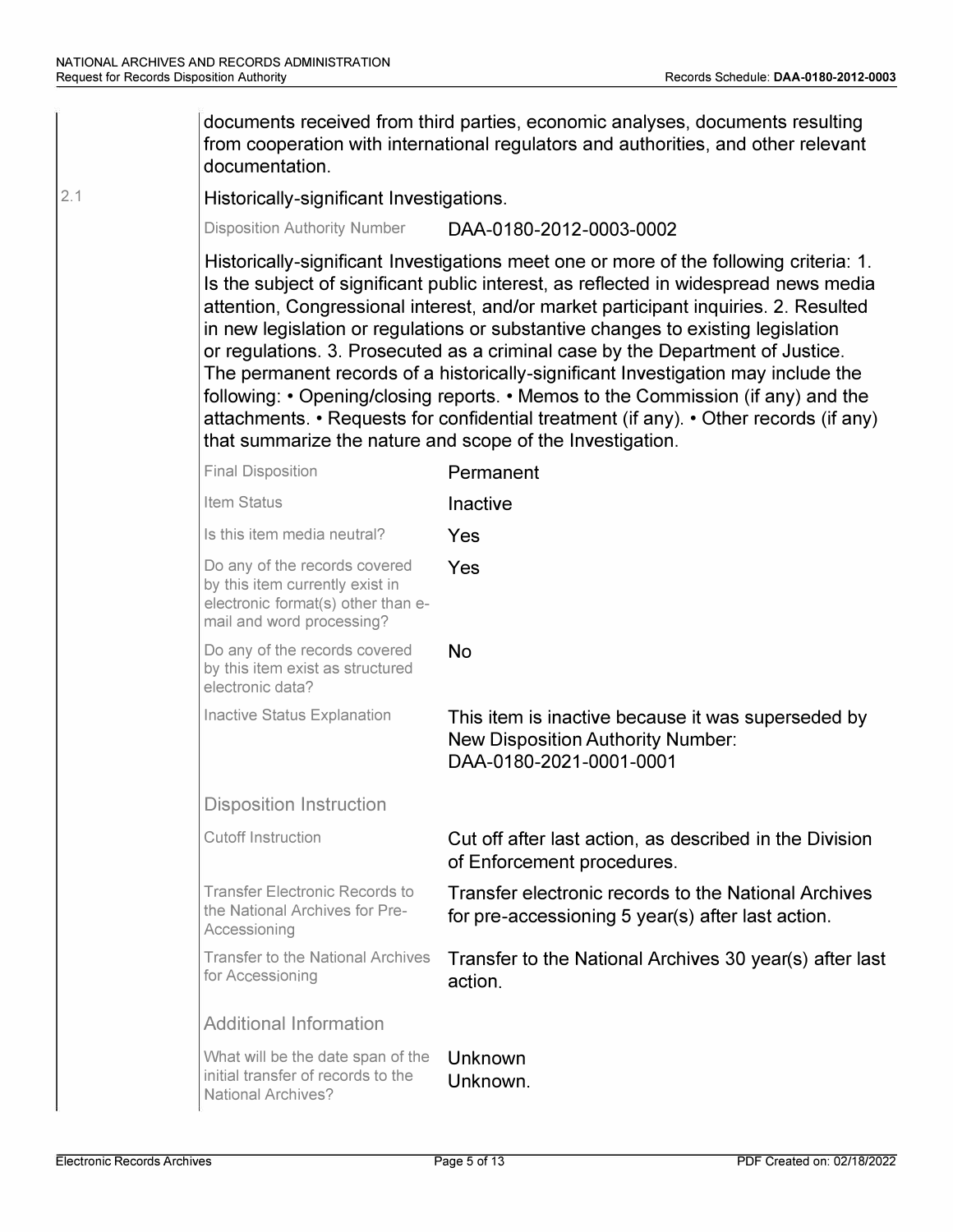|                                                                                                                                     | <b>Estimated Current Volume</b>                                                                 | <b>Annual Accumulation</b> |
|-------------------------------------------------------------------------------------------------------------------------------------|-------------------------------------------------------------------------------------------------|----------------------------|
| Electronic/Digital                                                                                                                  |                                                                                                 |                            |
| Paper                                                                                                                               | 16 Cubic feet                                                                                   | 1 Cubic feet               |
| Microform                                                                                                                           |                                                                                                 |                            |
| <b>Hardcopy or Analog Special</b><br>Media                                                                                          |                                                                                                 |                            |
| Investigations closed without litigation.                                                                                           |                                                                                                 |                            |
| <b>Disposition Authority Number</b>                                                                                                 | DAA-0180-2012-0003-0003                                                                         |                            |
|                                                                                                                                     | Records may include those listed in the main description of "Investigatory Files."              |                            |
| <b>Final Disposition</b>                                                                                                            | Temporary                                                                                       |                            |
| Item Status                                                                                                                         | Active                                                                                          |                            |
| Is this item media neutral?                                                                                                         | Yes                                                                                             |                            |
| Do any of the records covered<br>by this item currently exist in<br>electronic format(s) other than e-<br>mail and word processing? | Yes                                                                                             |                            |
| Do any of the records covered<br>by this item exist as structured<br>electronic data?                                               | <b>No</b>                                                                                       |                            |
| <b>GRS or Superseded Authority</b><br>Citation                                                                                      | N1-180-07-1, Item 1                                                                             |                            |
| <b>Disposition Instruction</b>                                                                                                      |                                                                                                 |                            |
| <b>Cutoff Instruction</b>                                                                                                           | Close matter file after last action, as described in the<br>Division of Enforcement procedures. |                            |
| <b>Transfer to Inactive Storage</b>                                                                                                 | Transfer to offsite storage 30 days after last action.                                          |                            |
| <b>Retention Period</b>                                                                                                             | Destroy/delete 5 years after last action.                                                       |                            |
|                                                                                                                                     |                                                                                                 |                            |
| <b>Additional Information</b>                                                                                                       |                                                                                                 |                            |

3

**2.2**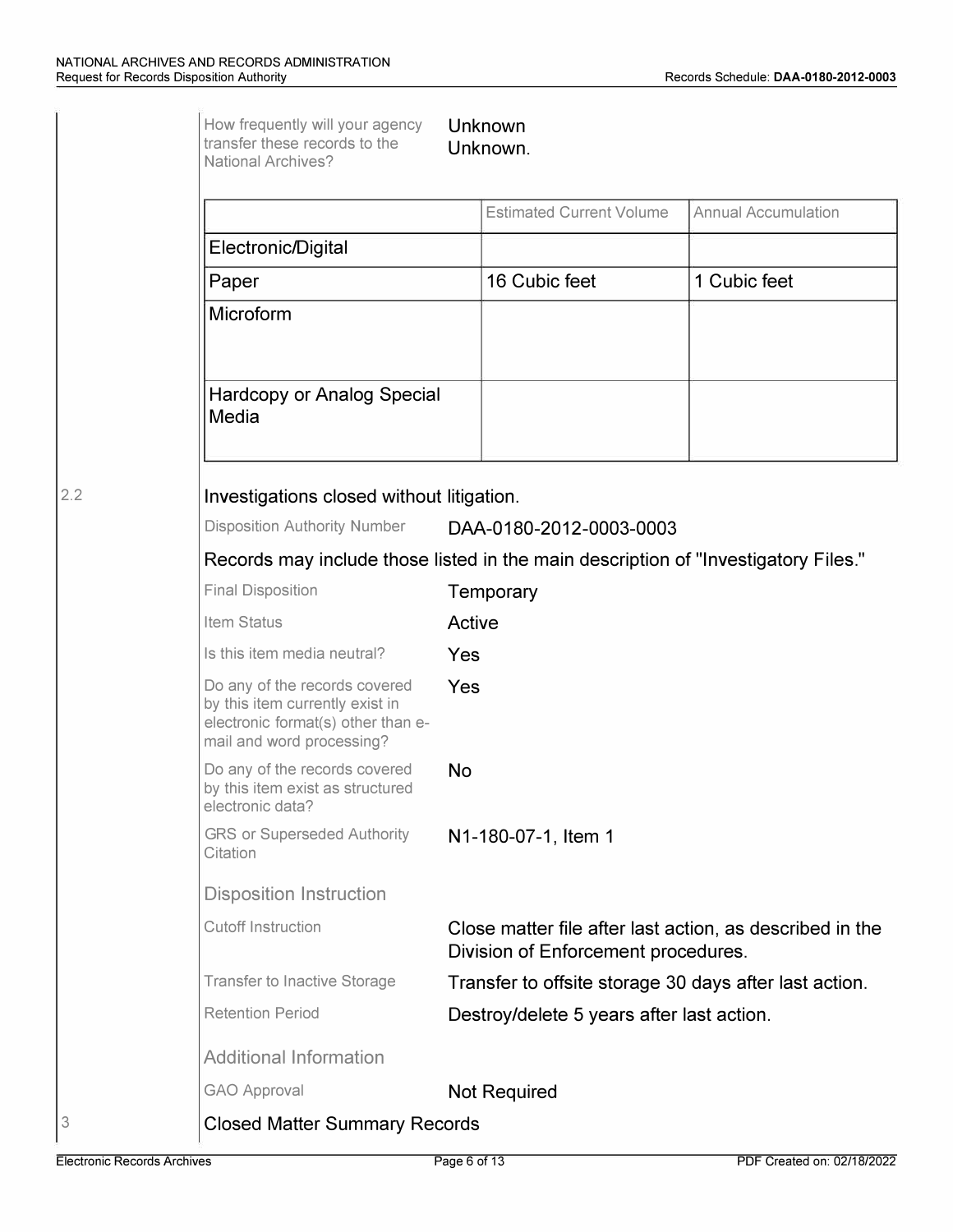#### Disposition Authority Number DAA-0180-2012-0003-0004

Records in this series document the existence of matters (preliminary inquiries, investigations, and litigated cases) that have been closed and provide high-level and summary information on the outcomes and reasons for closure. Information for each matter may include but is not limited to matter closing reports and matter profile information contained in electronic case management tools. Matter profile information may include the party (ies) involved, the date the matter was opened and closed, a short description of the activity investigated, and assigned staff.

| <b>Final Disposition</b>                                                                                                            | Temporary                                                                                                                                                                                                                                                                                                                                                                                                                                                                                                                                                                                                                                                                                                                                                                                                                                                                                                                                              |
|-------------------------------------------------------------------------------------------------------------------------------------|--------------------------------------------------------------------------------------------------------------------------------------------------------------------------------------------------------------------------------------------------------------------------------------------------------------------------------------------------------------------------------------------------------------------------------------------------------------------------------------------------------------------------------------------------------------------------------------------------------------------------------------------------------------------------------------------------------------------------------------------------------------------------------------------------------------------------------------------------------------------------------------------------------------------------------------------------------|
| Item Status                                                                                                                         | Inactive                                                                                                                                                                                                                                                                                                                                                                                                                                                                                                                                                                                                                                                                                                                                                                                                                                                                                                                                               |
| Is this item media neutral?                                                                                                         | Yes                                                                                                                                                                                                                                                                                                                                                                                                                                                                                                                                                                                                                                                                                                                                                                                                                                                                                                                                                    |
| Do any of the records covered<br>by this item currently exist in<br>electronic format(s) other than e-<br>mail and word processing? | Yes                                                                                                                                                                                                                                                                                                                                                                                                                                                                                                                                                                                                                                                                                                                                                                                                                                                                                                                                                    |
| Do any of the records covered<br>by this item exist as structured<br>electronic data?                                               | <b>No</b>                                                                                                                                                                                                                                                                                                                                                                                                                                                                                                                                                                                                                                                                                                                                                                                                                                                                                                                                              |
| Inactive Status Explanation                                                                                                         | This item is inactive because it was superseded by<br><b>New Disposition Authority Number:</b><br>DAA-0180-2015-0003-0001                                                                                                                                                                                                                                                                                                                                                                                                                                                                                                                                                                                                                                                                                                                                                                                                                              |
| <b>Disposition Instruction</b>                                                                                                      |                                                                                                                                                                                                                                                                                                                                                                                                                                                                                                                                                                                                                                                                                                                                                                                                                                                                                                                                                        |
| <b>Cutoff Instruction</b>                                                                                                           | Close files after last action, as described in the<br>Division of Enforcement procedures. Cut off files at<br>the end of the FY.                                                                                                                                                                                                                                                                                                                                                                                                                                                                                                                                                                                                                                                                                                                                                                                                                       |
| <b>Retention Period</b>                                                                                                             | Destroy/delete when 15 years old.                                                                                                                                                                                                                                                                                                                                                                                                                                                                                                                                                                                                                                                                                                                                                                                                                                                                                                                      |
| <b>Additional Information</b>                                                                                                       |                                                                                                                                                                                                                                                                                                                                                                                                                                                                                                                                                                                                                                                                                                                                                                                                                                                                                                                                                        |
| <b>GAO Approval</b>                                                                                                                 | <b>Not Required</b>                                                                                                                                                                                                                                                                                                                                                                                                                                                                                                                                                                                                                                                                                                                                                                                                                                                                                                                                    |
| <b>Enforcement Case Files</b>                                                                                                       | Records in this series include any records carried over from "Customer and Official<br>Inquiry Files" (Item 405b) and Investigatory Files (Item 406b). Enforcement Case<br>Files document the prosecution of persons or companies believed in violation<br>of the Commodity Exchange Act or Commission regulations. Enforcement Case<br>Files may also include but are not limited to pleadings, subpoenas, exhibits, case<br>preparation files and work papers, transcripts of depositions or court hearings,<br>documents produced by third parties, court or Commission orders, documents that<br>have been introduced as evidence in an injunctive or administrative proceeding;<br>criminal referrals opinions, memoranda of law and briefs; documents resulting from<br>cooperation with international regulators and authorities; and other documents<br>identified by staff as important to retain which are related to the enforcement of the |

4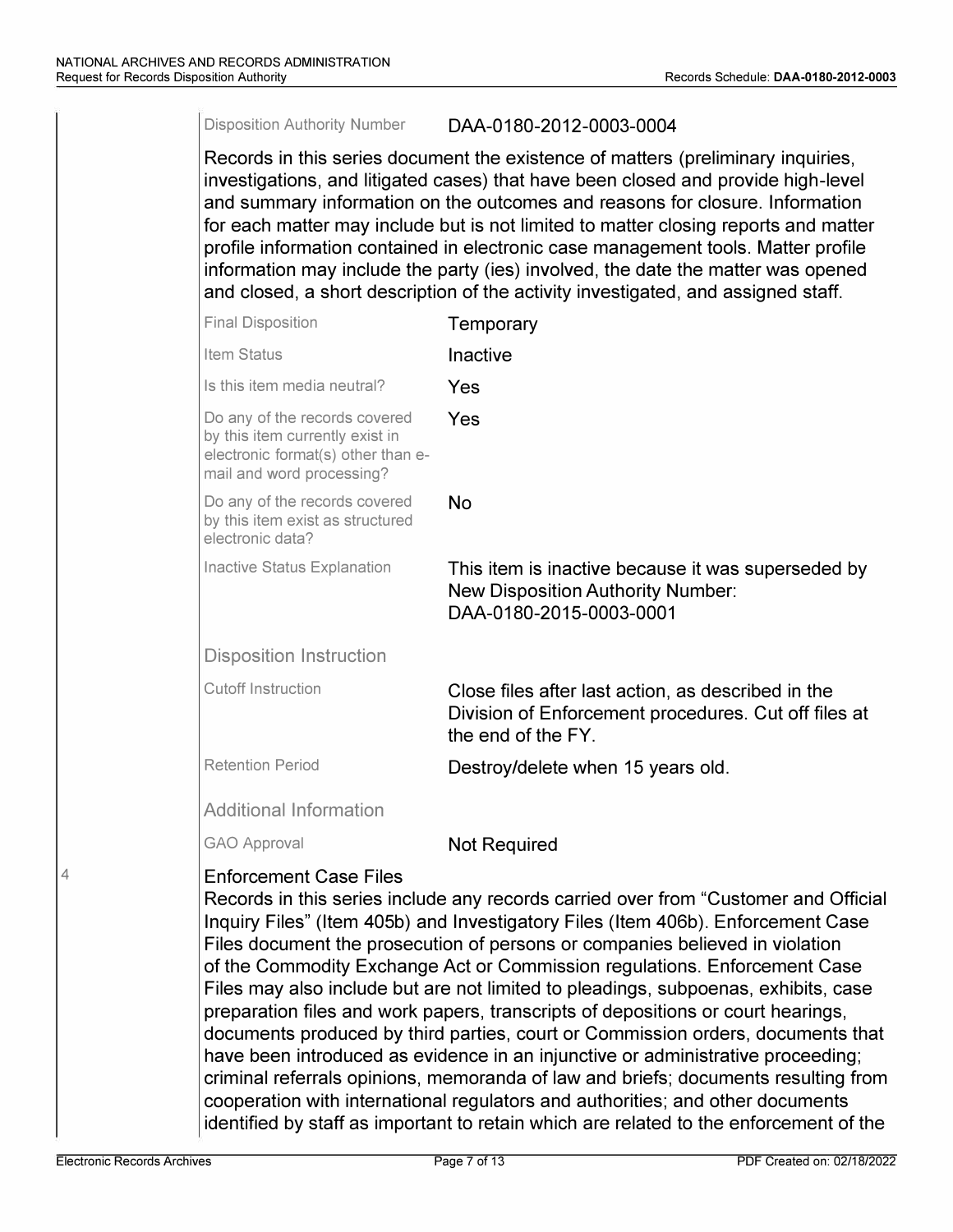4.1

for Accessioning **action**. Commodity Exchange Act and/or Commission regulations. This series applies to records maintained by the Division of Enforcement and the Office of the General Counsel. Historically-significant Enforcement Cases. Disposition Authority Number DAA-0180-2012-0003-0005 Historically-significant Enforcement Cases meet one or more of the following criteria: 1. Is the subject of significant public interest, as reflected in widespread news media attention, Congressional interest, and/or market participant inquiries. 2. Resulted in new legislation or regulations or substantive changes to existing legislation or regulations. 3. Decision issued or sanctions imposed set precedent. 4. Prosecuted as a criminal case by DOJ. The permanent records of a historicallysignificant Enforcement Case may include the following: • Opening/closing reports. • Memos to the Commission and the attachments (including those from the Investigatory phase). • Requests for confidential treatment (if any). • Dispositive or Substantive Motions. • Supporting memoranda. • Dispositive Orders or Orders on Substantive Issues. • Pleadings. • Exhibits. • Trial transcripts. • Notices of appeal. • Appeal briefs. Final Disposition **Permanent** Item Status **Inactive** Is this item media neutral? Yes Do any of the records covered **Yes**  by this item currently exist in electronic format(s) other than email and word processing? Do any of the records covered **No**  by this item exist as structured electronic data? GRS or Superseded Authority N1-180-00-1, Item 408a **Citation** Inactive Status Explanation **This item is inactive because it was superseded by** New Disposition Authority Number: DAA-0180-2021-0001-0001 Disposition Instruction Cutoff Instruction Cut off after last action, as described in the Division of Enforcement procedures. Transfer Electronic Records to **Transfer electronic records to the National Archives**<br>the National Archives for Pre-<br>**for pre-accessioning 5 year(s) after last action** for pre-accessioning 5 year(s) after last action. Accessioning Transfer to the National Archives **Transfer to the National Archives 30 year(s) after last**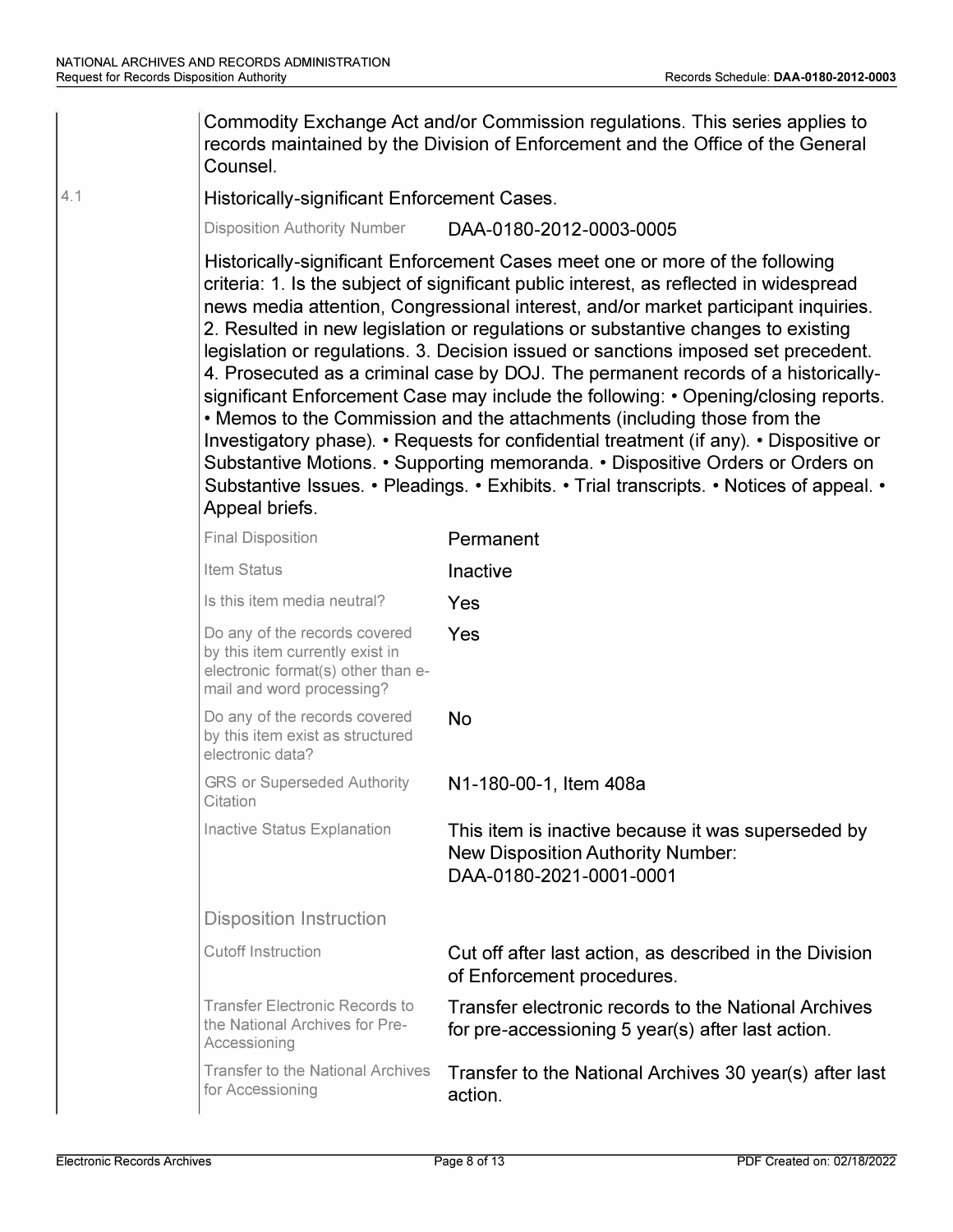| <b>Additional Information</b>                                                                                                                                                    |                     |                                 |                            |
|----------------------------------------------------------------------------------------------------------------------------------------------------------------------------------|---------------------|---------------------------------|----------------------------|
| What will be the date span of the<br>initial transfer of records to the<br><b>National Archives?</b>                                                                             | Unknown<br>Unknown. |                                 |                            |
| How frequently will your agency<br>transfer these records to the<br><b>National Archives?</b>                                                                                    |                     | Unknown<br>Unknown.             |                            |
|                                                                                                                                                                                  |                     | <b>Estimated Current Volume</b> | <b>Annual Accumulation</b> |
| Electronic/Digital                                                                                                                                                               |                     |                                 |                            |
| Paper                                                                                                                                                                            |                     | 127 Cubic feet                  | 15 Cubic feet              |
| Microform                                                                                                                                                                        |                     |                                 |                            |
| Hardcopy or Analog Special<br>Media                                                                                                                                              |                     |                                 |                            |
|                                                                                                                                                                                  |                     |                                 |                            |
| All other Enforcement Cases not meeting one or more of the criteria in "historically-<br>significant Enforcement Cases."<br>Disposition Authority Number DAA-0180-2012-0003-0006 |                     |                                 |                            |
| Records may include those listed in the main description of "Enforcement Case"<br>Files."                                                                                        |                     |                                 |                            |
|                                                                                                                                                                                  |                     | Temporary                       |                            |
| Item Status                                                                                                                                                                      | Active              |                                 |                            |
| Is this item media neutral?                                                                                                                                                      | Yes                 |                                 |                            |
| Do any of the records covered<br>by this item currently exist in<br>electronic format(s) other than e-                                                                           | Yes                 |                                 |                            |
| Do any of the records covered                                                                                                                                                    | <b>No</b>           |                                 |                            |
| <b>GRS or Superseded Authority</b><br>Citation                                                                                                                                   |                     | N1-180-07-2                     |                            |
| <b>Final Disposition</b><br>mail and word processing?<br>by this item exist as structured<br>electronic data?<br><b>Disposition Instruction</b>                                  |                     |                                 |                            |

**4.2**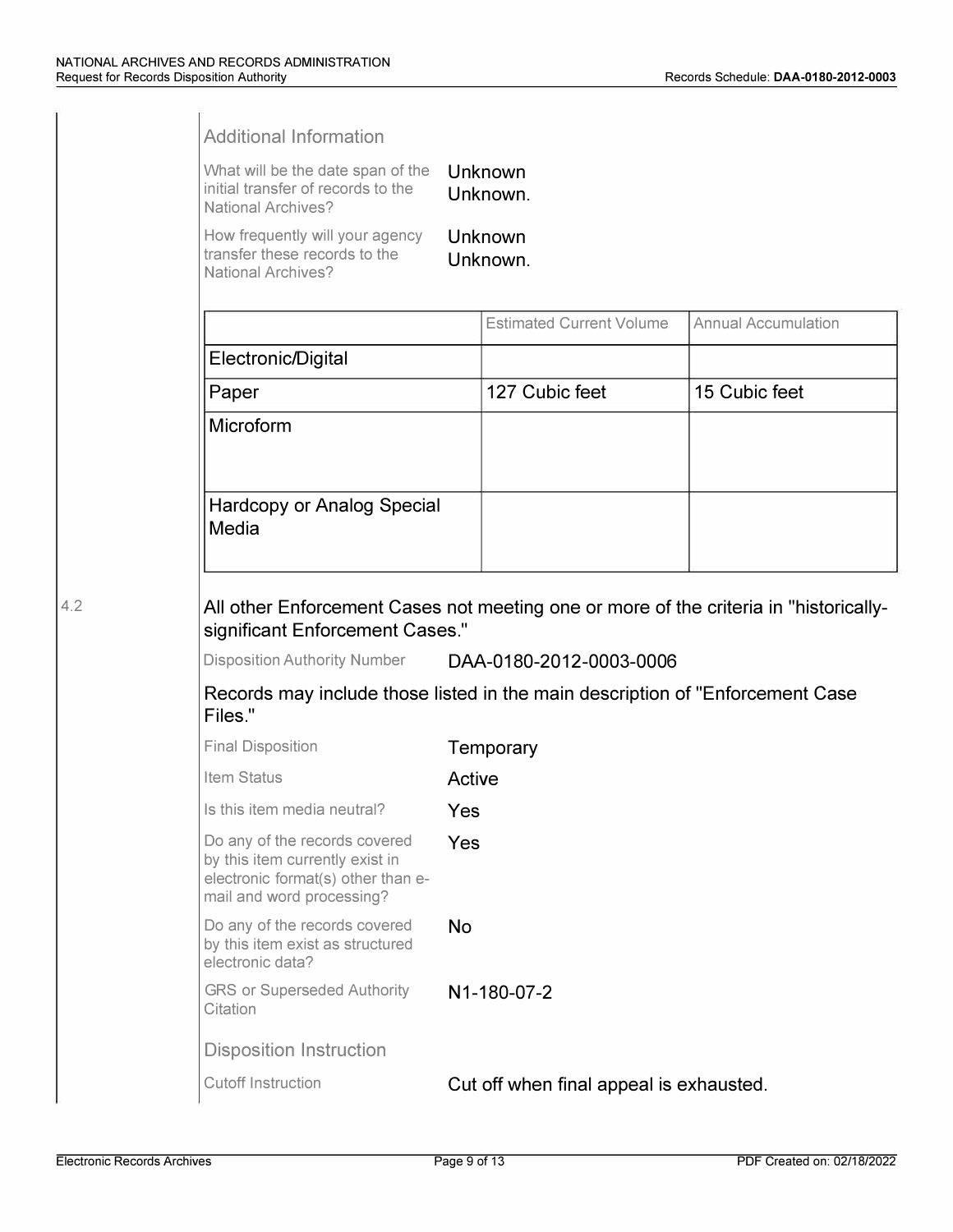| Transfer to Inactive Storage | Transfer to offsite storage 30 days after final appeal<br>is exhausted. |
|------------------------------|-------------------------------------------------------------------------|
| Retention Period             | Destroy/delete 15 years after final appeal exhausted.                   |
| Additional Information       |                                                                         |
| GAO Approval                 | <b>Not Required</b>                                                     |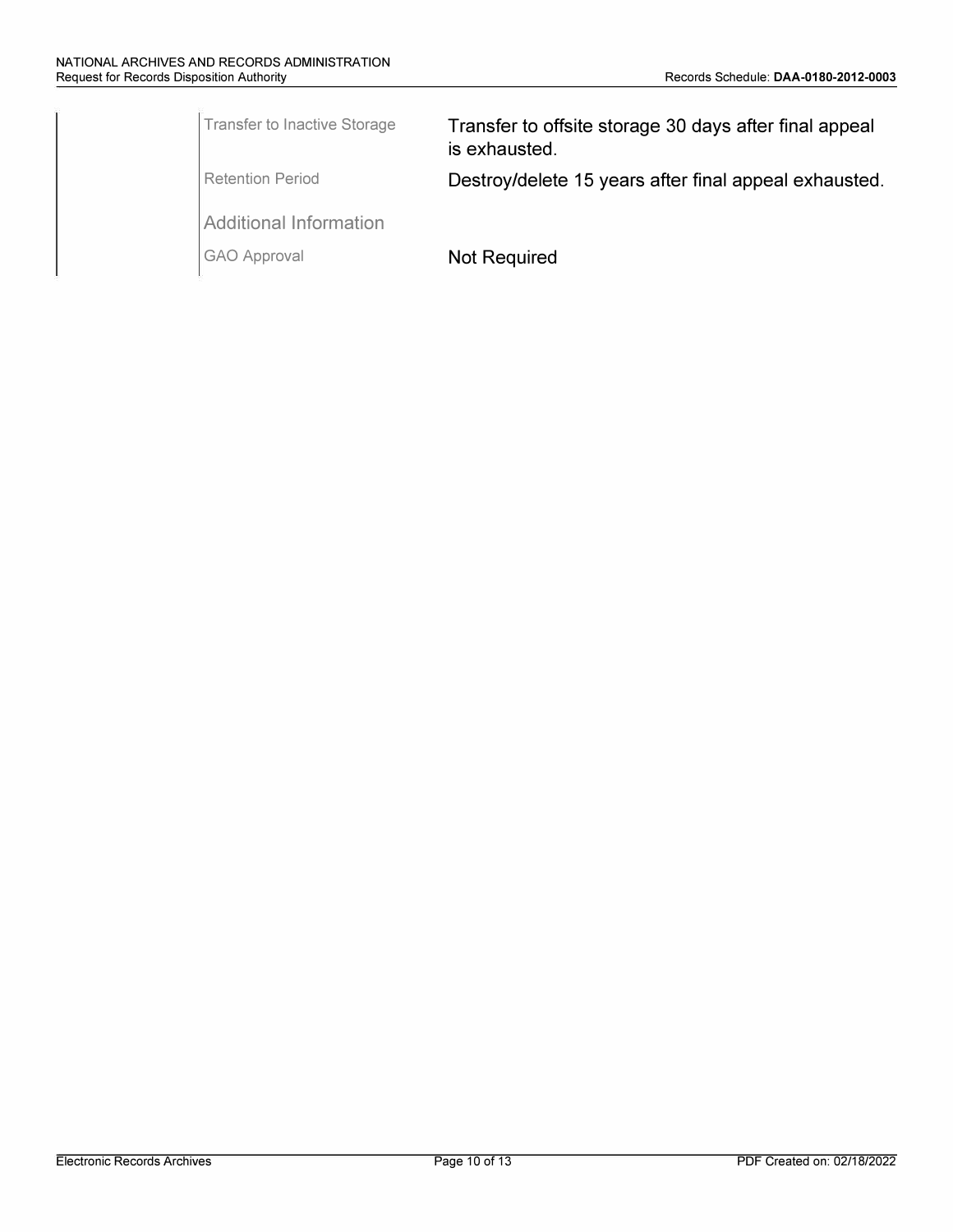## **Agency Certification**

I hereby certify that I am authorized to act for this agency in matters pertaining to the disposition of its records and that the records proposed for disposal in this schedule are not now needed for the business of the agency or will not be needed after the retention periods specified.

### Signatory Information

| <b>Date</b> | <b>Action</b>                       | <b>By</b>             | <b>Title</b>                             | Organization                                                                                              |
|-------------|-------------------------------------|-----------------------|------------------------------------------|-----------------------------------------------------------------------------------------------------------|
| 10/31/2012  | Certify                             | Crystal Zeh           | <b>Records Manageme</b><br>nt Officer    | <b>Commodity Futures</b><br><b>Trading Commission</b><br>- Commodity Futures<br><b>Trading Commission</b> |
| 07/20/2013  | <b>Return for Revisio</b><br>n      | <b>Lauren Crisler</b> | Appraiser                                | <b>National Archives and</b><br><b>Records Administration</b><br>- Records Management<br><b>Services</b>  |
| 08/20/2013  | <b>Submit For Certific</b><br>ation | Kimberly<br>Neutzling | <b>Records Manageme</b><br>nt Specialist | CFTC - CFTC                                                                                               |
| 08/20/2013  | Certify                             | <b>Crystal Zeh</b>    | Records Manageme<br>nt Officer           | <b>Commodity Futures</b><br><b>Trading Commission</b><br>- Commodity Futures<br><b>Trading Commission</b> |
| 08/07/2014  | <b>Return for Revisio</b><br>n      | <b>Lauren Crisler</b> | Appraiser                                | <b>National Archives and</b><br><b>Records Administration</b><br>- Records Management<br><b>Services</b>  |
| 08/26/2014  | <b>Submit For Certific</b><br>ation | <b>Crystal Zeh</b>    | <b>Records Manageme</b><br>nt Officer    | <b>Office of the Executive</b><br><b>Director - Executive</b><br>Secretariat Branch                       |
| 08/26/2014  | Certify                             | <b>Crystal Zeh</b>    | Records Manageme<br>nt Officer           | Office of the Executive<br><b>Director - Executive</b><br><b>Secretariat Branch</b>                       |
| 04/15/2015  | <b>Return for Revisio</b><br>n      | <b>Lauren Crisler</b> | Appraiser                                | <b>National Archives and</b><br><b>Records Administration</b><br>- Records Management<br><b>Services</b>  |
| 06/02/2015  | <b>Submit For Certific</b><br>ation | Kimberly<br>Neutzling | <b>Records Specialist</b>                | <b>Commodity Futures</b><br><b>Trading Commission</b><br>- Commodity Futures<br><b>Trading Commission</b> |